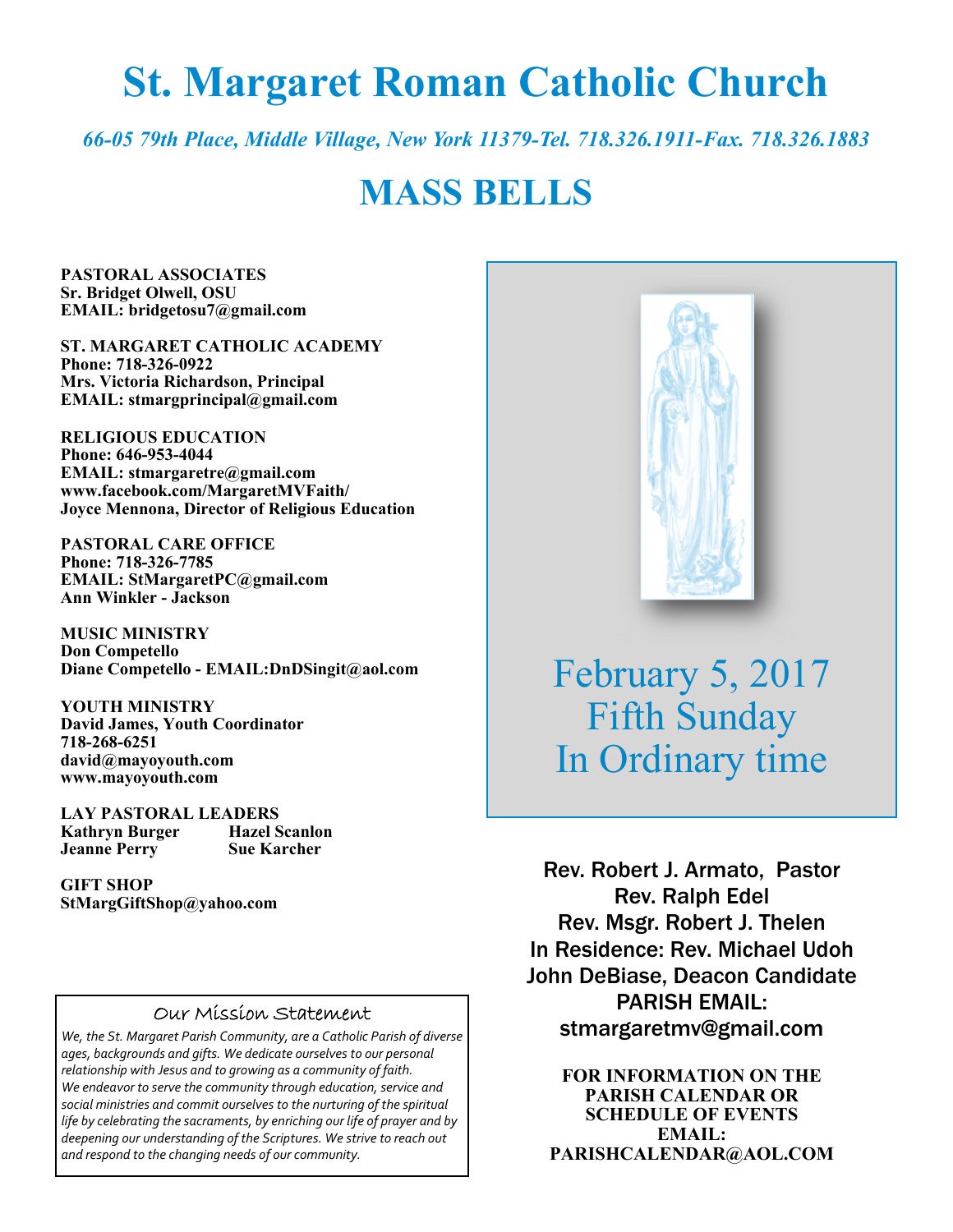r. 

 $\blacksquare$ ■  $\blacksquare$ 

Ē.  $\blacksquare$  $\blacksquare$ 

#### *MASSES FOR THE WEEK*

| MON.                                                                                                 | <b>FEBRUARY 6 - ST. PAUL MIKI</b><br><b>AND COMPANIONS</b>                                                                                                                                                                         |  |
|------------------------------------------------------------------------------------------------------|------------------------------------------------------------------------------------------------------------------------------------------------------------------------------------------------------------------------------------|--|
| 7:00.<br>9:00                                                                                        | <b>Anthony DeSiervi</b><br>John and Geraldine Ward                                                                                                                                                                                 |  |
| TUE.<br>7:00<br>9:00                                                                                 | <b>FEBRUARY 7 - WEEKDAY</b><br><b>Purgatorial Society</b><br>Pasquale Fasolino (BIRTH)                                                                                                                                             |  |
| WED.<br>7:00<br>9:00                                                                                 | <b>FEBRUARY 8 - STS. JEROME</b><br><b>EMILIANI/JOSEPHINE BAKHITA</b><br>Jeremiah Sweeney<br>Antonino Catalano                                                                                                                      |  |
| THU.<br>7:00<br>9:00                                                                                 | <b>FEBRUARY 9 - WEEKDAY</b><br>Ida Viola<br>Virginia Congemi                                                                                                                                                                       |  |
| FRI.<br>7:00<br>9:00                                                                                 | FEBRUARY 10 - ST. SCHOLASTICA<br>Angela Manfre<br>Rosario Triolo                                                                                                                                                                   |  |
| SAT.                                                                                                 | FEBRUARY 11 - OUR LADY OF<br><b>LOURDES</b>                                                                                                                                                                                        |  |
| 8:30                                                                                                 | Collective: Margita Sarkanj/<br>Angelina Grillo/                                                                                                                                                                                   |  |
|                                                                                                      | 5:00PM Peter Gillespie                                                                                                                                                                                                             |  |
| SUN.<br>7:30<br>9:00                                                                                 | <b>FEBRUARY 12 - SIXTH SUNDAY</b><br>IN ORDINARY TIME<br>People of the Parish<br>Salvatore Palmeri/Our Lady of Lourdes<br>Antonino Catalano e defunti della<br>Famiglia/Vincenza e Mariano Palmeri/<br>Filippo e Leonardo Curatolo |  |
| 10:30<br>NOON<br>5:00PM                                                                              | <b>Carl Dokter/Family Mass</b><br><b>Beverly Ruggiero</b><br>Nancy Gardini                                                                                                                                                         |  |
|                                                                                                      | <b>REGULAR SCHEDULE OF</b><br><u>MASSES &amp; SERVICES</u>                                                                                                                                                                         |  |
| <b>SATURDAY VIGIL: 5:00 P.M.</b><br>7:30, 9:00 (Italian),<br><b>SUNDAY:</b><br>10:30, 12:00 & 5:00PM |                                                                                                                                                                                                                                    |  |
| Varies (See listing above<br><b>WEEKDAYS:</b><br>SATURDAY, 4-4:45pm<br><b>CONFESSIONS:</b>           |                                                                                                                                                                                                                                    |  |

 **or by appointment with** 

F

 **a priest.**

## **PARISH INFORMATION**

**If you're not registered, please stop into the Rectory office. THE PARISH OFFICE is open from Monday through Friday, 9 am to noon and 1 pm to 7:30 pm. Please respect these hours for your Rectory office business. Thank you.** 

**BAPTISMS** usually take place on the 1st and 3rd Sundays of the month. Please call the rectory for an appointment.

**WEDDINGS** are normally scheduled at least six months in advance by appointment with a priest or a deacon. Please call the rectory office. For marriage preparation information visit www.pre-cana.org.

**THE BEREAVEMENT GROUP** meet on the 1st and 3rd Thursday of the month at 10 am in the Convent meeting room Call Ann at 718.326.7785.

**NOVENA** to Our Lady of the Miraculous Medal...Mondays after the 9 am Mass.

**MORNING PRAYER** daily from Monday through Friday at 8:45am.

**BOY SCOUT TROOP #119** meets on Tuesdays from 7:15-9pm. New members welcome, age 10 1/2 & up. Call 718-894-4099.

**CUB PACK #119** meets on Mondays from 7-8:30pm. New members welcome, age 6- 101/2. Call 718-894-4099.

**THE ENGLISH CHOIR** rehearse on Tuesday, at 7:30pm. in the Church.

**THE CHILDREN'S CHOIR** rehearse on Monday, from 6-7pm in the Church. For more info. DnDSingit@aol.com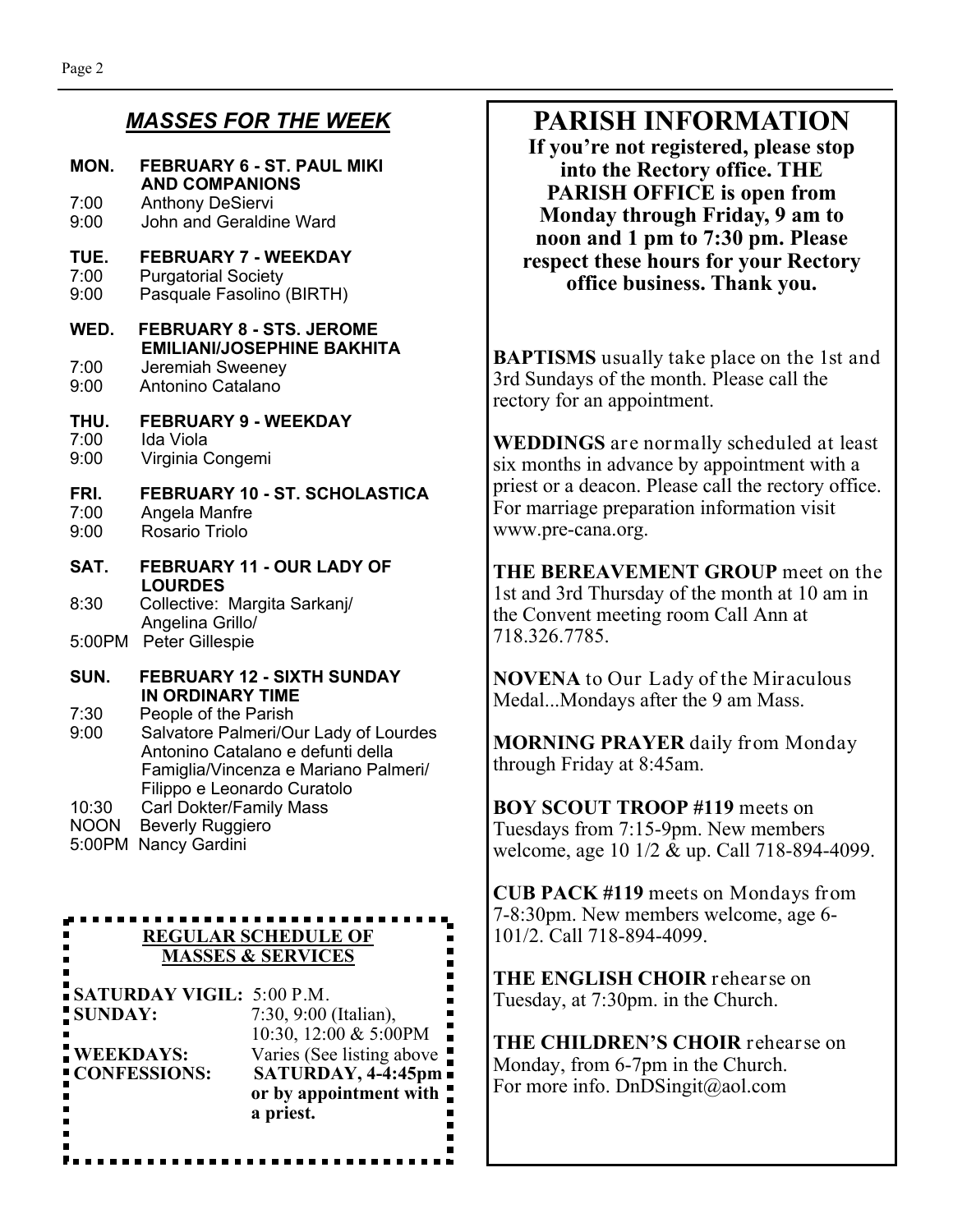# PLEASE PRAY FOR OUR SICK

Karen Guarascio, Connie Faccibene, Eileen Hinrichs, Linda Frazier, Angela Lenihan, Carol Falk, Cari Ann Falk-LoBello, Glen Falk, David J. McConville, Ronald Frazier, John Downer, Michael Machado, Robert Sabini, Maria Rigovich, Jennifer Pagan, Angelo Ferrara, Brooke Renda, Dace Pellettiere, Joe O'Brien, Edna Bojakowski, Bob Marvin, Lee Falk, Don Scheck, Patricia Johnson, Karl DeSousa, Laura Ruffner, Barbara Elder, Rachael Harris, Carol Arevalo, Scott White, Santo Pantina, Peter Gillespie, Alysia Sanders Rismoan, Michael Hirst, Bob Schaefer, Rose Marie Santos, Bernice Muller, Maria Millocca, Baby McKinley Kelleher, Isabelle Azzaro, Lucy Lento, Sean Harrison, Richard Santangelo, Michael Russo, Frank Cesare, Joseph Simon, Joseph Stubbs, Justin James Quirke, Rose Healy, Parrish Wert, Michael Hirst, Matteo Sabini, Carmen Melendez, Jim O'Driscoll, Jeanette Spartaro, Linda Castagna, Elizabeth Ott, Marion Caracciola, Baby Keila Mary Champoli, The Ferrugio Family,

The names will remain for 3 months ONLY, unless you call 326-1911 and ask for continued prayers

**Prayer Requests Pray for vocations to the Priesthood and Religious Life. Please pray for our men and women serving in the defense of our country: Lt. Col. Thomas Frohnhoefer, Sgt. Robert A. Domenici from our Parish.**

## *WE RECALL OUR BELOVED DECEASED*

*Especially, Frank Sessa, Angela Sterbenz, May they rest in Christ's Peace!* 

## *MEMORIALS*

### *WINE & HOST THIS WEEK*

*are offered in memory of Virginia Congemi at the request of Joe, Dorothy & John Congemi.* 

#### *SANCTUARY LAMP & ALTAR*

#### *CANDLES THIS WEEK*

*are offered in memory of Anna and Guido Carosi.* 

## **CONTRIBUTION STATEMENTS**

for tax purposes will **ONLY BE AVAILABLE UPON REQUEST** 

Please call the Rectory, 718-326-1911 if you would like a statement mailed to you

## *TODAY'S READINGS*

**First Reading** — If you share your food with the hungry, provide housing for the homeless, then light shall break forth upon you (Isaiah 58:7-10). **Psalm** — The just man is a light in the darkness to the upright (Psalm 112).

**Second Reading** — My message to you, says Paul, was not clever words of wisdom but the proclamation of Christ crucified (1 Corinthians 2:1-5).

**Gospel** — You are the salt of the earth, the light of the world. In your good deeds your light shines before others, leading them to glorify God (Matthew 5:13- 16).

#### *READINGS FOR THE WEEK*

| Monday:   | Gn 1:1-19; Ps 104:1-2a, 5-6, 10, 12, 24,         |
|-----------|--------------------------------------------------|
|           | 35c; Mk 6:53-56                                  |
| Tuesday:  | Gn $1:20 - 2:4a$ ; Ps 8:4-9; Mk 7:1-13           |
|           | Wednesday: Gn 2:4b-9, 15-17; Ps 104:1-2a, 27-28, |
|           | 29bc-30; Mk 7:14-23                              |
| Thursday: | Gn 2:18-25; Ps 128:1-5; Mk 7:24-30               |
| Friday:   | Gn 3:1-8; Ps 32:1-2, 5-7; Mk 7:31-37             |
| Saturday: | Gn 3:9-24; Ps 90:2-6, 12-13; Mk 8:1-10           |
| Sunday:   | Sir 15:15-20; Ps 119:1-2, 4-5, 17-18,            |
|           | $33 - 34$ ;                                      |
|           | 1 Cor 2:6-10; Mt 5:17-37 [20-22a,                |
|           | 27-28, 33-34a, 37]                               |
|           |                                                  |

#### *SAINTS AND SPECIAL OBSERVANCES*

| Sunday:   | Fifth Sunday in Ordinary Time;     |
|-----------|------------------------------------|
|           | World Day for Consecrated Life;    |
|           | <b>Boy Scouting Sunday</b>         |
| Monday:   | St. Paul Miki and Companions       |
|           | Wednesday: St. Jerome Emiliani;    |
|           | St. Josephine Bakhita              |
| Friday:   | St. Scholastica;                   |
| Saturday: | Our Lady of Lourdes; Blessed       |
|           | Virgin Mary; World Day of the Sick |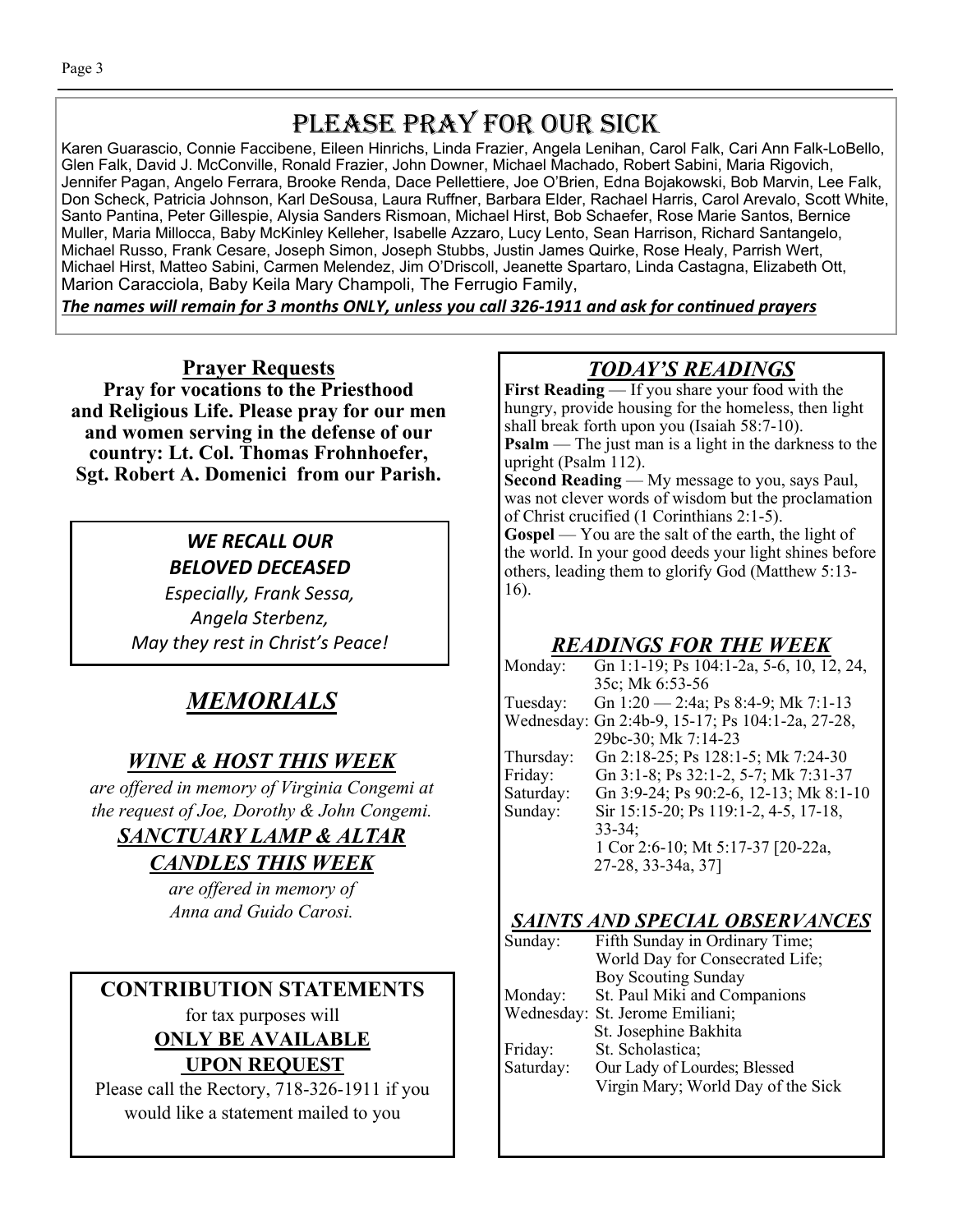#### **DO YOU HAVE AN IPHONE OR AN ANDROID PHONE?**

Want to keep up with St. Margaret's news? Download our parish app. Daily Mass readings, prayers, bulletins and more. Just text the word "APP" to 88202 or search "My Parish App" in Google Play Store or App Store.

#### **TREASURES FROM OUR TRADITION**

 When the custom of the stational liturgies was revived in the city of Rome in the early days of the twentieth century, the papal liturgy for Good Friday was appropriately housed in the stational church of *Santa Croce in Gerusalemme,* the Holy Cross of Jerusalem.

 The church is off the tourist track today, but true pilgrims would never miss it. It stands on the grounds of the Sessorian Palace, the home of the Empress St. Helena, mother of Constantine. She dedicated her life to finding the true cross of Christ in Jerusalem, and desired to found a church in Rome for people who could not make the long and dangerous trip to the Holy Land. Eventually, it came to house relics of the cross. When the pope fled the city of Rome for Avignon, the religious institutions of Rome collapsed and the church was abandoned. Centuries later it was given into the care of monks. Amazingly, it concealed a forgotten treasure. In 1492 repairmen took down a brick wall and discovered a niche with the inscription "Title of the Cross," and within, an ancient wooden tablet on which was carved the inscription dictated by Pilate for the cross of Christ in Hebrew, Latin, and Greek. No one is certain that this is authentic, although its discovery was enough to give the church great prestige among pilgrims. The veneration of the relic of the cross located here was a factor in shaping our restored Holy Week.

#### *GIVING*

*WHEN YOU GIVE, SEE THAT YOU GIVE THAT WHICH MULTIPLIES IN GIVING* 

#### *THANK YOU*

I would like to thank the parishioners of St. Margaret's for the expressions of support and good wishes as I move on from the parish. My ten years as your pastor has been a source of great blessings for me personally, and I hope that it has been spiritually fruitful for all of you as well. Much was accomplished, but the most important thing is that we have made Jesus more known and loved. May the Lord continue to bless you and your families, this wonderful parish and those who lead it. You will always be in my prayers and I ask for yours! Thank you and God Bless you! Msgr. Steven





Sign-up Sunday is today, February 4/5 and February 11/12. The sessions begin the week of February 27th and end April 3rd. Pray that the Holy Spirit will guide all of us so that we become evermore "together in Christ." Please consider joining a small group and bring your best friend and/or your neighbor with you. Treat yourself!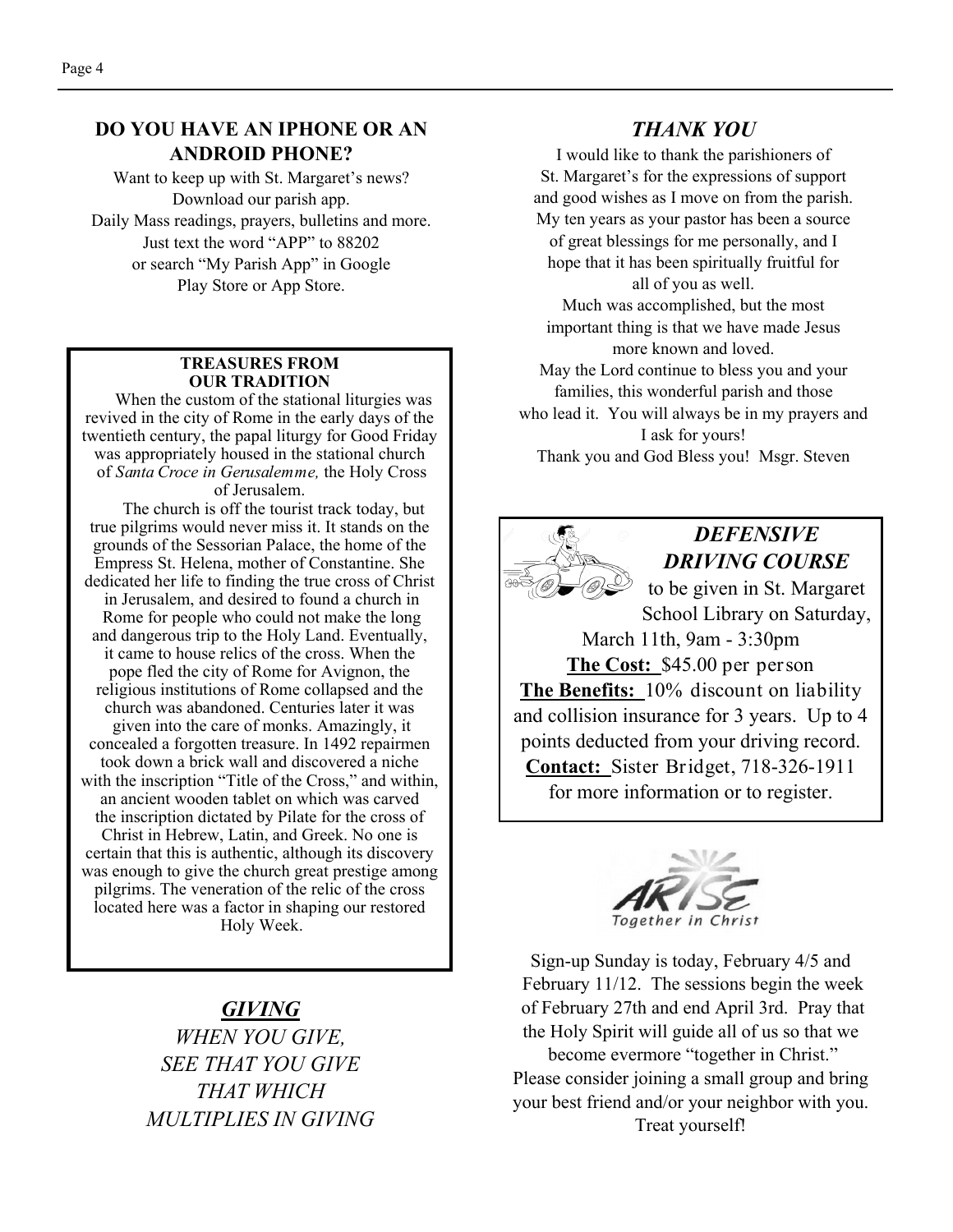#### **THIS LITTLE LIGHT OF MINE**

As children we sang the lively song *This Little Light of Mine.* The words, of course, are based on today's Gospel, in which we are called as disciples to be salt and light for the world. Children are uninhibited about sharing their faith. It's only when we grow older that we prefer to hide our light under a bushel basket because our culture tends not to emphasize discipleship. The message in this week's readings is clear: in order to give glory to God through our discipleship, we must show the light of Christ in our words and deeds. Not an easy thing for inhibited adults. Often we may think of salt and light in terms of what we do for others, but it can be just as important not to do something, such as getting angry with the stranger on the road, or telling an offensive joke.



#### **IRISH NIGHT CELEBRATION**

Join us at St. Margaret Annual Irish Night on Saturday, March 4th from 7:00pm til 12:00am.

Tickets are \$45p/p which includes traditional Irish dinner, beer, wine, soda, coffee & dessert.

#### Entertainment by *THE CUNNINGHAM BROTHERS*

For more information and tickets, call Susan, 718-417-3102; Ann, 718-326-1256; Bridie, 917-302-3569 or Maureen, 917-589-6804.

> *DON'T MISS THE FUN!!*

**THE ST. VINCENT dePAUL FOOD PANTRY is located at 66-25 79 Place The pantry is open on WEDNESDAY AND SATURDAY from 10am to 12 Noon. If you are leaving food outside of the Convent, please leave it on the side of the doors and not in front of them.** 

### **SAINT MARGARET GIFT SHOP**

open Wednesdays, 12pm - 4pm Saturdays, 4pm - 5pm and Sundays, 9am - 1pm We have a selection of religious goods: Rosaries - Medals - Gifts - Crucifixes Statues - Bibles and other books **AND MORE!** 

If we don't have it, we'll try to get it for you. The Gift Shop is located in the rectory. Please use the red side door in the parking lot. If the door is closed, please knock.



## **ST. MARGARET'S YONKERS EMPIRE CITY BUS TRIP FEBRUARY 20, 2017**

The bus will be in front of the Church and will **leave promptly at 9am.** The cost is \$23.00p/p. For reservations/information call **Betty, 718-326-0198 ONE LUCKY PERSON WILL WIN A FREE RIDE ON OUR MARCH TRIP!** 



## *LIGHT SHINES THROUGH THE DARKNESS FOR THE UPRIGHT*

 *Psalm 112:4*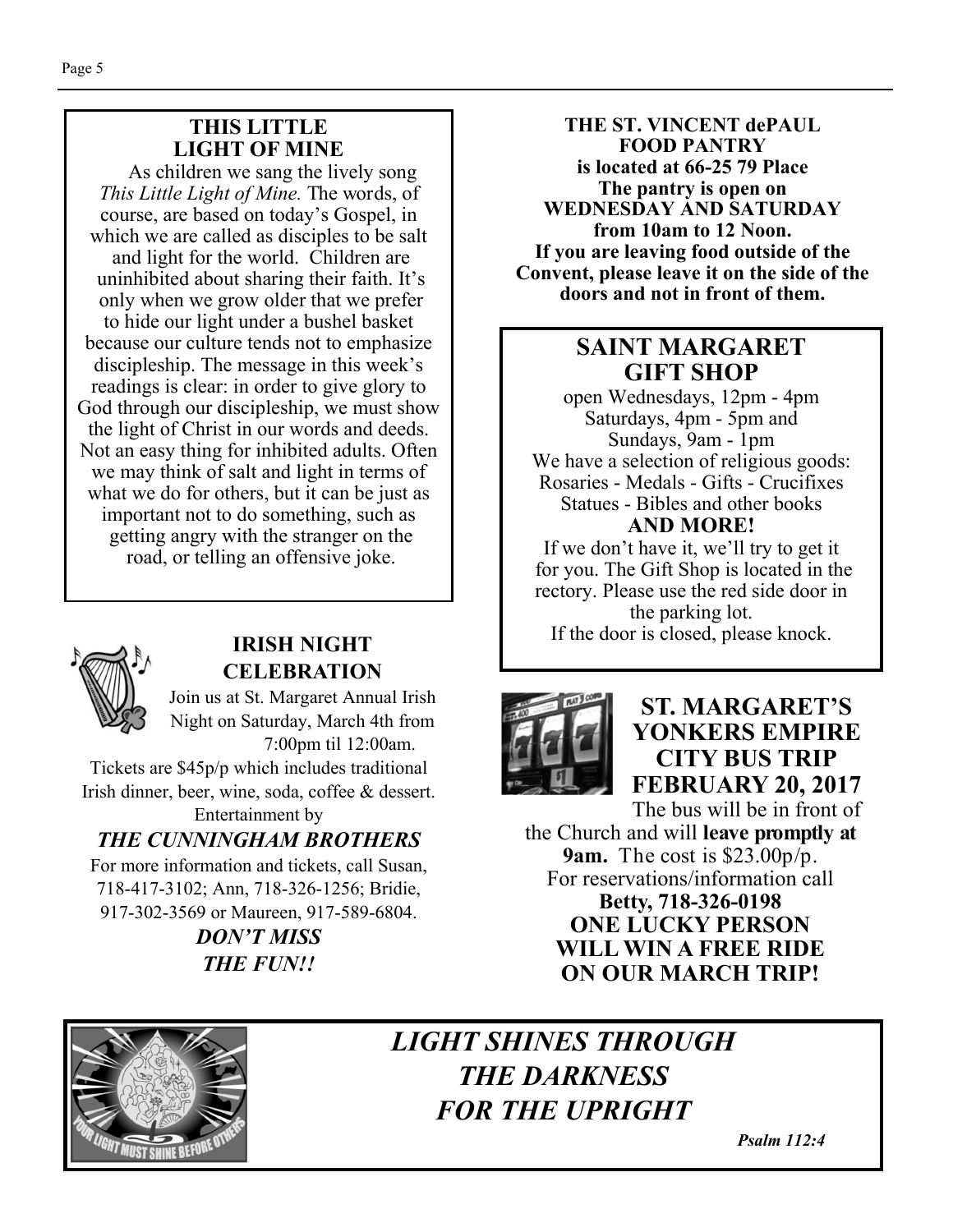# SCHOOL NEWS

#### **FROM THE DESK OF THE ACADEMY**

Last week was a busy week in the academy. Our eighth graders received their class rings. Students participated in many enjoyable events. Tours can be scheduled by calling our school office, 718-326-0922. open enrollment for Nursery to Grade 8.

## **ST. MARGARET'S CYO BASEBALL/SOFTBALL REGISTRATION**

is being conducted electronically on the St. Margaret Sports website (stmsports.org) until Friday, February 10th. If you have any questions please contact Rob Nacer, 646-431-9209.

## *MINISTRY OF CONSOLATION*

Martha Rickey, a member of our Parish, is currently in her third and final year at the Pastoral Institute. This is the year in which she must declare a ministry and complete an internship. Martha has chosen to start a Ministry of Consolation here at St. Margaret. Training for all aspects of this Ministry will be held on February 15th from 10am-12Noon or 7-9pm in the Convent meeting room. This is a very special ministry and it will need your support.

#### *ST. MARGARET'S LUCKY NUMBER 2017*  Jan. 17 - 643 R.A. Lindner (b) Jan. 18 - 443 No Winner Jan. 19 - 967 No Winner Jan. 20 - 376 No Winner Jan. 21 - 172 P. Schindrer (b) Jan. 22 - 667 No Winner Jan. 23 - 624 No Winner Jan. 24 - 198 M. Scold (b) Jan. 25 - 597 M. Scold (s) F. Maurer (b) Jan. 26 - 881 C/L Caputo (s) R. Sweeney (b) **HELP SUPPORT YOUR PARISH Buy a "LUCKY NUMBER" FOR 2017**

**based on NY State Lottery, every evening of the year.** Single Subscriptions: \$60.00, two or more subscriptions, \$50.00 each. Call Patti C, 718-639-2263

## *BLOOD DRIVE UPDATE*

MANY, MANY THANKS from the New York Blood Center to all who responded to the request for much needed blood donations. Last Sunday's Blood Drive here, at St. Margaret, was a BIG SUCCESS! We are happy to report that 73 units of blood were collected. Very special thanks go also to the Girl Scouts, their leaders and all of the parish Blood Drive volunteers. They all provided service above and beyond the call of duty to make the blood donation process run so smoothly throughout the day. A job well done by all!

*WE WELCOME* 

*Rev. Robert J. Armato to St. Margaret Parish, as our new Pastor. We wish him many blessings and will be praying for him, as we know he will keep us in his prayers.*